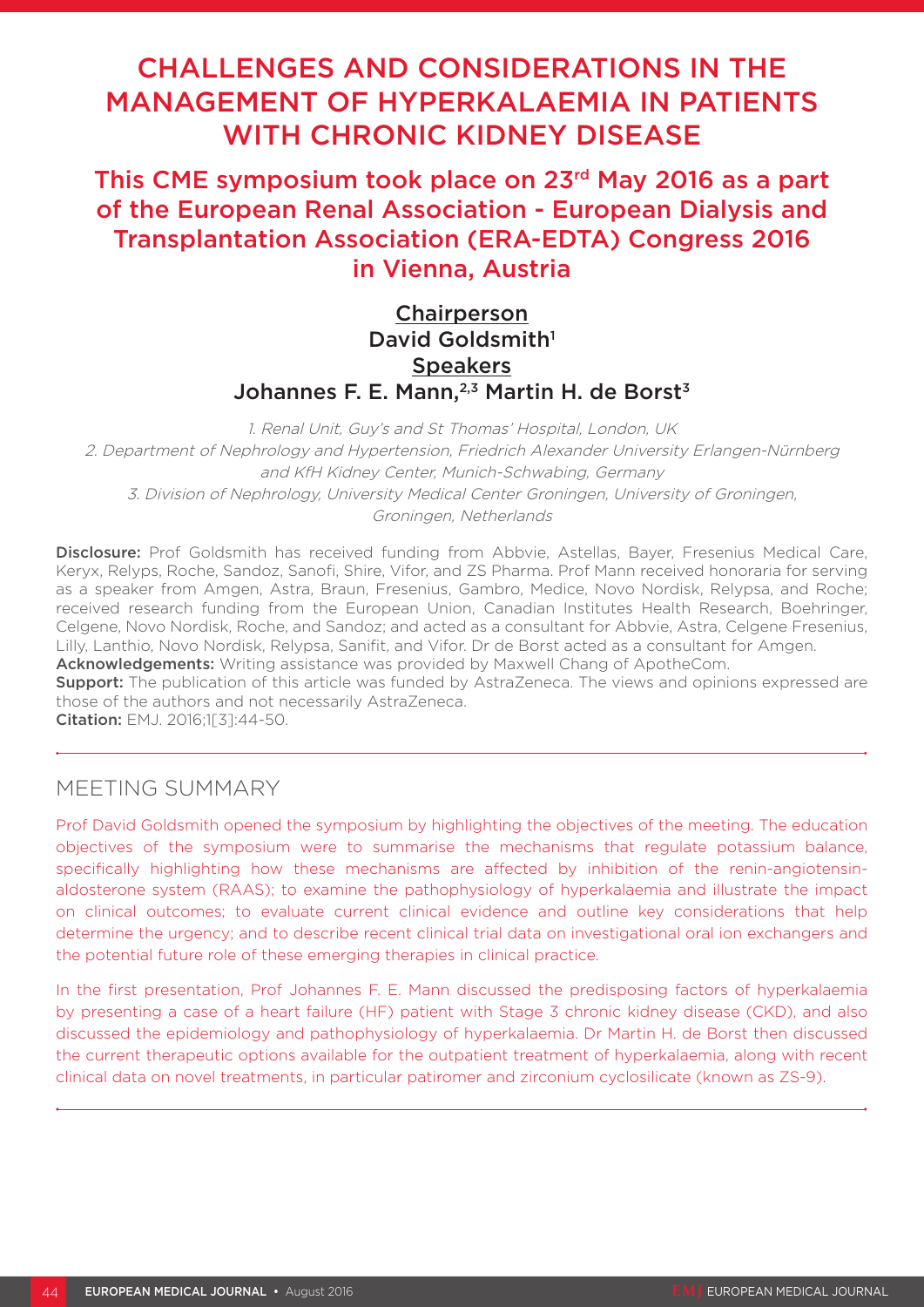# Pathophysiology and Risk of Hyperkalaemia

#### Professor Johannes F. E. Mann

Prof Mann presented the case of a male patient with known congestive HF and CKD Stage 3 (creatinine in the range of 2 mg/dL) to highlight the predisposing factors of hyperkalaemia. The patient was admitted with general muscular weakness, and his underlying diseases included ischaemic heart disease and Type 2 diabetes mellitus (T2DM). He was appropriately treated with ramipril, eplerenone, furosemide, bisoprolol, digioxin, and more recently hydrochlorothiazide plus amiloride (prescribed by his family physician). The patient's laboratory results revealed a high serum potassium level (6.7 mmol/L), substantial metabolic alkalosis (pH: 7.53; HCO<sub>2</sub>: 33 mmol/L), recovery of serum creatinine to 4.3 mg/dL, and blood glucose 120 mg/dL. Although the patient's serum potassium level was not exceedingly high and his prior electrocardiogram (ECG) was normal, ECG results at presentation showed a wide QRS complex (left bundle branch block) and a PQ interval at the higher end. As a result, the patient underwent dialysis, leading to a reduction in his serum potassium and ECG normalisation post-dialysis; this indicated that his hyperkalaemia was responsible for the observed left bundle branch block.

With regards to his medications, all were considered likely contributors to his hyperkalaemia, except for furosemide and hydrochlorothiazide. However, careful evaluation is required to ensure that discontinuation of any medications accounting for hyperkalaemia will not have an adverse impact on clinical outcome. For example, angiotensinconverting enzyme (ACE) inhibitors like ramipril have been shown to improve both survival in patients with HF<sup>1,2</sup> and renal outcomes in patients with or without diabetes, $3,4$  while eplerenone also improves survival in HF patients.<sup>5</sup> Additionally, the β-blocker, bisoprolol, has been associated with improved survival in patients with HF, including those with renal impairment. $6,7$  In contrast, the DIG study<sup>8</sup> demonstrated that digoxin provided symptomatic improvements but had no effect on survival. Similarly, furosemide and amiloride do not contribute to improvement of survival nor do they preserve renal function. As a result, the discontinuation of furosemide, amiloride, and digoxin may be appropriate given that these agents are unlikely to contribute to his outcomes. Taken together, this case highlights two major

predisposing factors for hyperkalaemia, the patient's underlying diseases (i.e. congestive HF, CKD, ischaemic heart disease, T2DM) and the use of medications that may have interfered with potassium disposal. This is supported by a recent large, nested, case-control study, which identified renal failure, T2DM, and current use of potassiumsparing diuretics as significant risk factors for hyperkalaemia in patients with newly diagnosed HF.<sup>9</sup>

The epidemiology of hyperkalaemia can be best described by its prevalence in large clinical trials of relevant patient populations (i.e. cardiovascular disease [CVD], diabetes, CKD). In the HOPE trial evaluating RAAS inhibition with ramipril in >9,000 patients at high cardiovascular risk over approximately 4.5 years, the incidence of hyperkalaemia (serum potassium >5.0 mmol/L) in the ramipril and placebo arms were 8.7% and 6.5%, while 1.2% and 0.7% of patients had serum potassium ≥5.5 mmol/L, respectively.10 Substantial rates of hyperkalaemia were also reported in the ONTARGET trial of >25,000 high-risk patients with CVD or diabetes, with serum potassium >5.0 mmol/L being observed in 3.7% and 5.7% of patients in the ramipril and ramipril plus telmisartan treatment arms, respectively; serum potassium ≥5.5 mmol/L was reported in 1.6% and 2.7% of patients, respectively.<sup>11</sup> It should be noted that active study treatment was administered to all patients during the run-in phase of both studies, which resulted in approximately 1% of patients being excluded from both studies due to hyperkalaemia; this may in part account for the high incidence of hyperkalaemia in the placebo arm of the HOPE trial. The findings of these two studies highlight the increased risk of hyperkalaemia following RAAS inhibition in the cardiology setting, particularly during intensive blockade with dual therapy.

The prevalence of hyperkalaemia is high in the nephrology setting, as demonstrated by data from the RENAAL trial, which evaluated losartan versus placebo in >1,000 patients with T2DM and nephropathy.12,13 In the overall RENAAL population, 30.6% of patients had serum potassium ≥5.0 mmol/L, comprising 38.4% of patients in the losartan and 22.8% in the placebo arms; serum potassium ≥5.5 mmol/L was reported in 10.8% and 5.1% of patients, respectively.<sup>12,13</sup> Importantly, the incidence of hyperkalaemia was high in the placebo arm of this study despite patients not being allowed concomitant use of RAAS inhibitors, indicating that both diabetes and renal impairment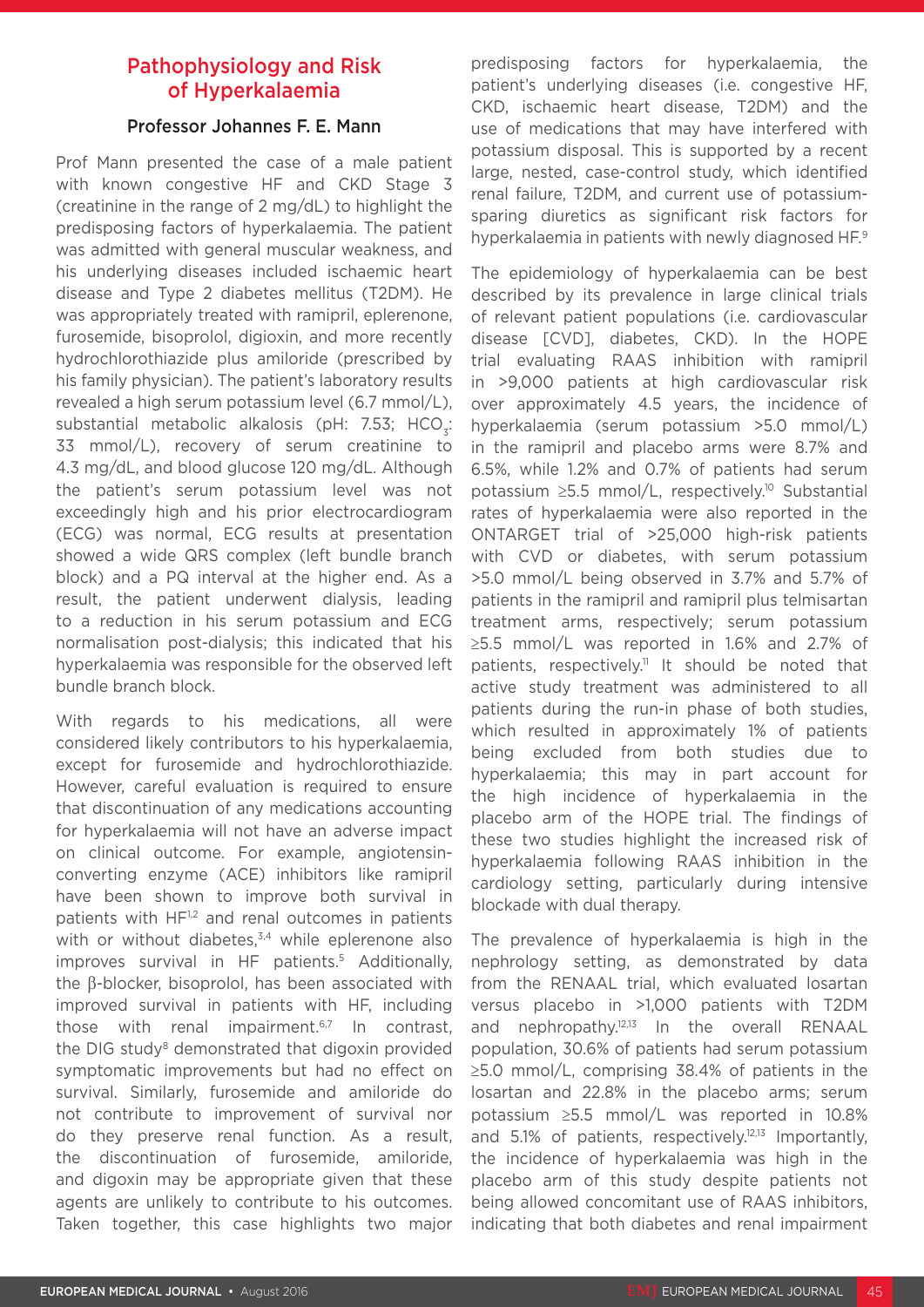(i.e. low glomerular filtration rate [GFR]/proteinuria) contributed to an increased risk of hyperkalaemia. Indeed, data from the AASK database demonstrate the association between low estimated GFR (eGFR) and hyperkalaemia, with a high incidence of hyperkalaemia in non-diabetic patients with hypertensive CKD and eGFR <40 mL/min/1.73 m2 having serum potassium >5.5 and >6.0 mmol/L  $(14.9\%$  and  $4.7\%$ , respectively).<sup>14</sup> Furthermore, data from the ONTARGET trial indicated that elevated urinary albumin increases the risk of hyperkalaemia, particularly in the presence of low eGFR, with >10% of patients with macroalbuminuria and eGFR <60 mL/min/1.73  $m^2$  having serum potassium levels in excess of 5.5 mmol/L.15 The findings of these studies emphasise the challenges faced by clinicians when treating patients at high cardiovascular and/or renal risk. Although pharmacological RAAS inhibition carries a risk of hyperkalaemia, one must consider if the major renal and cardiovascular benefits of inhibiting the RAAS outweighs the risk of hyperkalaemia.

An important issue in the management of hyperkalaemia is to determine if there is a threshold at which hyperkalaemia is considered dangerous, warranting prompt intervention. This issue was addressed in a recent study that analysed data from >50,000 ambulatory CKD patients (eGFR <60 mL/min/1.73 m<sup>2</sup>).<sup>16</sup> In this study, serum potassium 5.5–5.9 and ≥6.0 mmol/L were associated with significant increases in mortality,16 thus indicating that serum potassium >5.5 mmol/L may be considered a threshold for intervention of a patient's hyperkalaemia.

Pseudohyperkalaemia as a result of the tourniquetand-fist-clenching technique during phlebotomy can best describe the pathophysiology of hyperkalaemia.17 In this small study, the application of a tourniquet in addition to fist clenching resulted in a transient increase in serum potassium levels by >1 mmol/L as a result of local potassium release due to contraction of the forearm muscles.<sup>17</sup> Potassium in the diet is absorbed via the gastrointestinal tract, with 98% of the body's potassium being stored intracellularly. Potassium uptake from the blood into the intracellular space is regulated by the ion transporter, sodium-potassium ATPase, which is upregulated by the sympathetic nervous system through β-receptors and insulin. Potassium disposal is regulated by aldosterone and occurs through the kidneys in the distal tubules of the nephron. The secretion of potassium via the distal tubules is a critical step to its excretion given

that potassium is freely filtered and fully reabsorbed in the proximal tubules. This step requires the presence of sufficient sodium levels and energy provided by sodium-potassium ATPase, which removes sodium and drives potassium into the cell and the urine. Therefore, impaired renal potassium excretion is key to the pathophysiology of hyperkalaemia.

One example of pharmacological interference of the mechanism involved in renal potassium disposal is volume depletion due to intensive diuretic therapy in chronic heart failure patients, which results in substantial increases in proximal tubular sodium reabsorption, leading to reduced delivery of sodium into the distal tubule cells via the epithelial sodium channel, thus decreasing potassium secretion. Other drugs that interfere with the epithelial sodium channel include amiloride, triamterene, trimethoprim, tacrolimus, and cyclosporine. Given that aldosterone is a major regulator of potassium excretion, drugs or diseases (e.g. diabetes, hyporeninaemic hypoaldosteronism) that result in low aldosterone levels can lead to decreased expression of the sodium channel. Finally, digitalis compounds are a potent inhibitor of sodium-potassium ATPase and β-blockers interfere with this pump. Therefore, there are multiple ways where drugs, including RAAS inhibitors, can interfere with potassium excretion in the kidneys. Insulin deficiency, β-blocker therapy and the presence of CKD can also decrease the activity of sodium-potassium ATPase in cells outside of the kidney, thus reducing the cellular uptake of potassium.

# Current and Emerging Options for Outpatient Treatment of Hyperkalaemia

#### Doctor Martin H. de Borst

Dr de Borst opened his presentation by referring to Prof Mann's case study to discuss approaches to the acute management of hyperkalaemia. Initial management of the patient would likely include a calcium infusion and a combined insulin-glucose infusion, which both have a rapid onset of effect. However, these acute interventions are shortlasting, and hyperkalaemia will eventually reoccur. As previously mentioned, starting haemodialysis is another approach with a rapid effect. Following these strategies, a current possibility would be the use of an ion exchanger, such as sodium polystyrene sulphonate (SPS) or a calcium-containing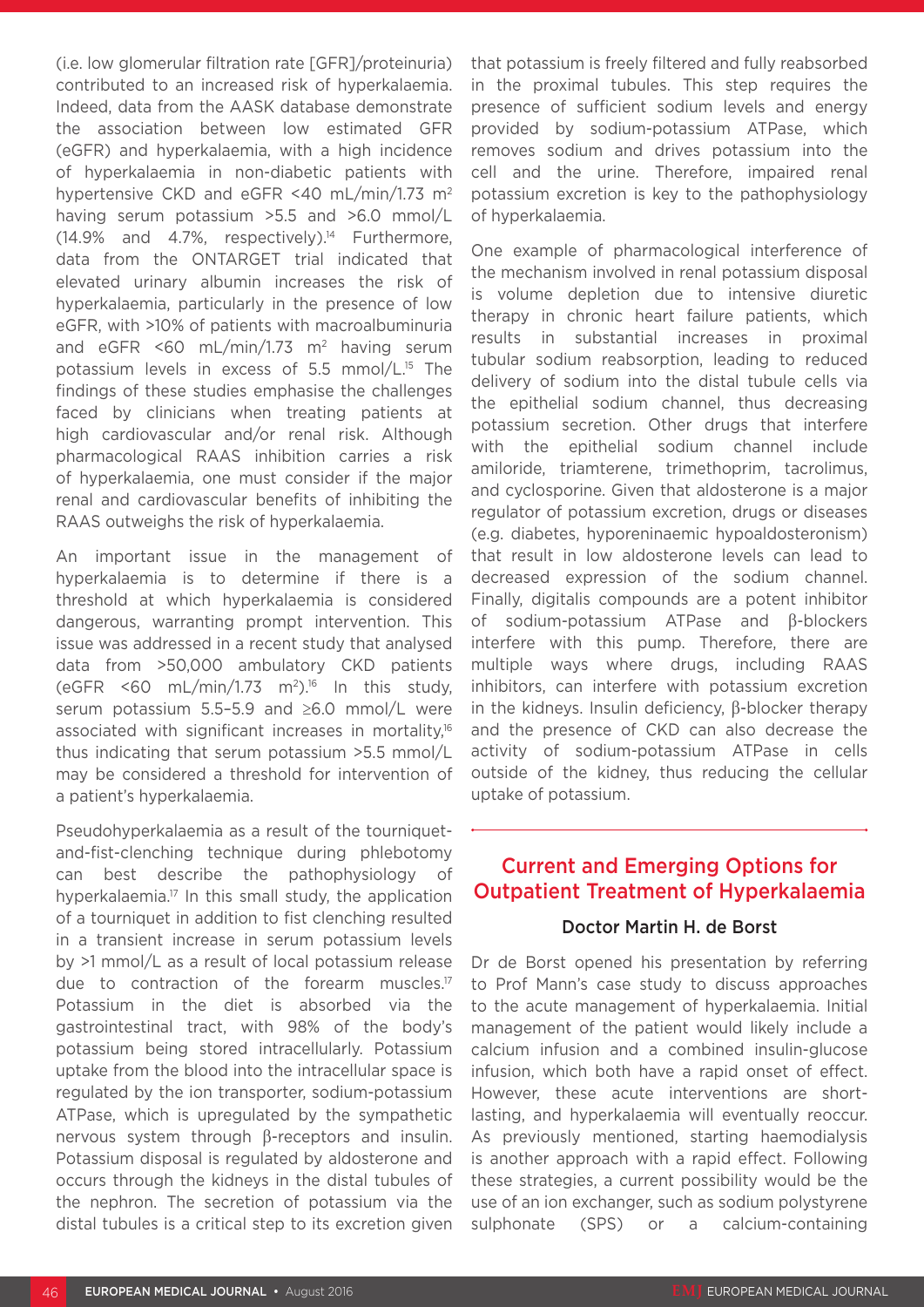alternative (CPS) available in some countries, which has an onset of effect of 2–4 hours with a duration of action of 4–6 hours. Additional interventions that may also be initiated in the acute setting based on the specific properties of this patient include fluid supplementation to manage dehydration, diuretic therapy, correction of metabolic acidosis with bicarbonate supplementation, and salbutamol or fludrocortisone to promote rapid potassium excretion. Lastly, close monitoring of the patient is required, potentially in the intensive care unit, involving the monitoring of ECG and laboratory results.

The chronic management of hyperkalaemia involves three major approaches: management of potassium intake, metabolism, and excretion (Figure 1). Potassium intake can be managed by dietary restriction of potassium-rich fruits (e.g. bananas, apples, mangoes). However, avoiding these foods on a daily basis may not always be beneficial as they may also contain vitamins, fibre, and other nutrients that are essential for a healthy diet. Indeed, findings of the international PURE study in >100,000 individuals from the general population demonstrated that a very low potassium intake using the surrogate measure of 24-hour potassium excretion may also be associated with an increased risk of death or cardiovascular events.18 Furthermore, the U-shaped association of serum potassium levels with mortality in the CKD population indicated that both very high  $(\geq 6 \text{mmol/L})$  and very low  $(\leq 3.5 \text{mmol/L})$  serum potassium levels significantly increased mortality risk,<sup>16</sup> suggesting that high and low intake of potassium should be avoided. Therefore, although the management of potassium intake may be appropriate in most patients at risk of hyperkalaemia, careful consideration must be undertaken before prescribing daily restriction of potassium in the diet.

The chronic management of hyperkalaemia may also require the correction of coexisting metabolic abnormalities. The presence of metabolic acidosis may be corrected by sodium bicarbonate supplementation, which has also been previously shown to retard CKD progression and renal function loss.19 Additionally, the correction of hyperglycaemia will have a beneficial impact on serum potassium levels. Furthermore, medications that influence potassium homeostasis should be reassessed to determine if their use may be temporarily or permanently discontinued. While RAAS inhibitors (ACE inhibitors and angiotensin II receptor blockers) and mineralocorticoid receptor antagonists can increase the risk of hyperkalaemia, the discontinuation of these drugs may not be appropriate as they provide long-term preservation of renal function. Other medications contributing to hyperkalaemia that should be reassessed include diuretics, antibiotics, non-steroidal anti-inflammatory drugs, β-blockers, heparin, digitalis, calcineurin inhibitors, and potassiumcontaining supplements.

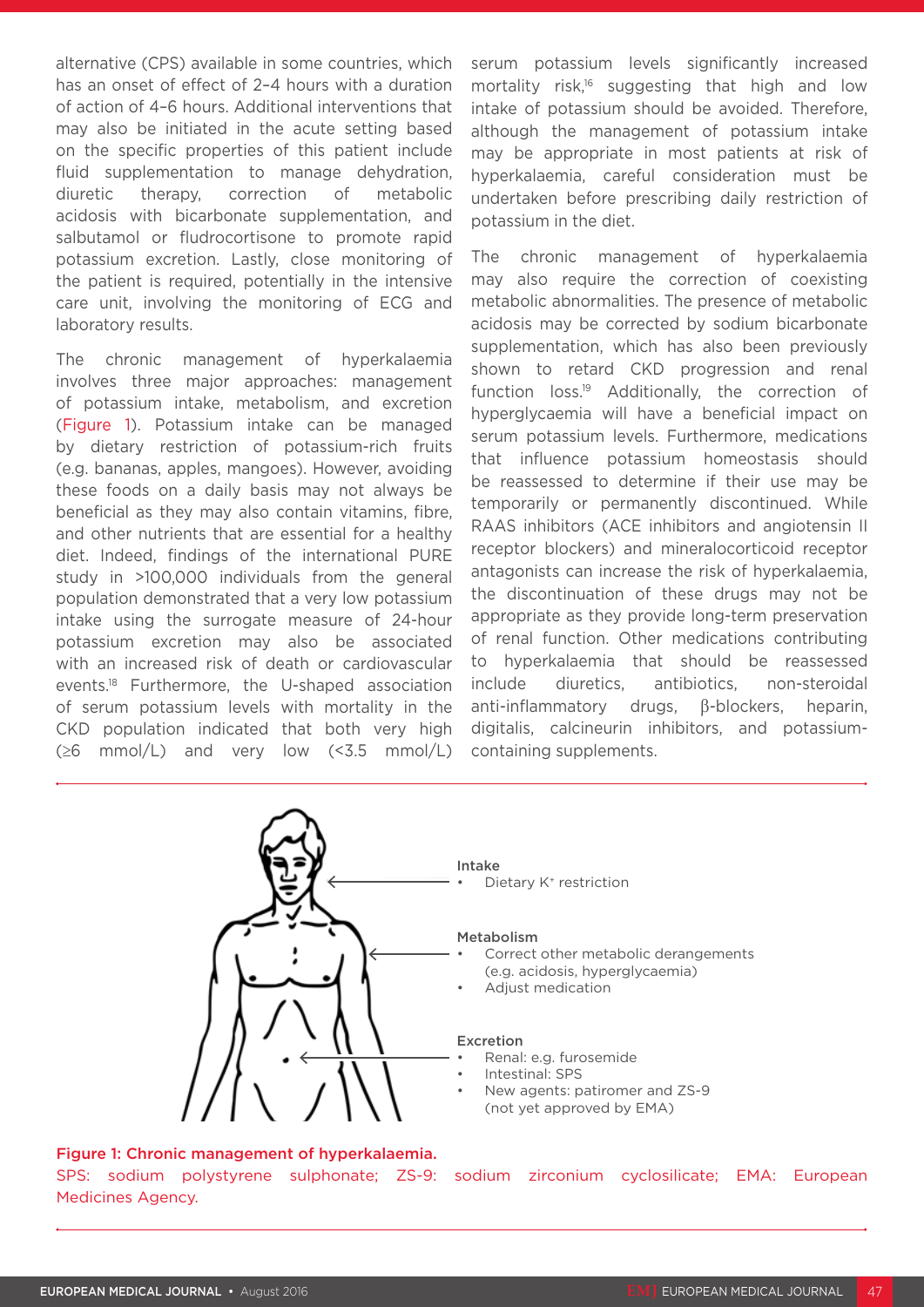With regards to the excretion of potassium, treatment with diuretics in patients with fluid overload and/or hypertension may promote renal potassium excretion, but this approach is limited in patients with advanced CKD. Mineralocorticoid stimulation with drugs such as fludrocortisone may promote intestinal potassium excretion, but is offset by the potential complication of sodium retention. As previously mentioned, SPS is a resin ion exchanger commonly used to treat hyperkalaemia, along with the alternative CPS; these two compounds promote intestinal potassium excretion by exchanging potassium for sodium (SPS) or calcium (CPS). To date, the clinical data for SPS in the management of hyperkalaemia are limited to early open-label studies reporting reductions in serum potassium of >1 mmol/L,<sup>20,21</sup> and a recent small randomised controlled trial reporting a reduction in potassium of 1.04 mmol/L (95% CI: -1.37 to -0.71) in outpatients with CKD and mild hyperkalaemia (5.0-5.9 mmol/L).<sup>22</sup> Safety data did not reveal clear differences in tolerability between SPS and placebo in this study.22 However, the taste of SPS may be an important tolerability issue, making its long-term use less than ideal in this setting. Therefore, additional strategies targeting the excretion of potassium are needed.

Two novel drugs were recently developed for the treatment of hyperkalaemia. Patiromer is a spherical non-absorbed polymer that exchanges potassium for calcium, while ZS-9 is a nonabsorbed oral powder that acts as a potassium selective ion trap.<sup>23,24</sup> Patiromer was recently approved by the US Food and Drug Administration (FDA) for the treatment of hyperkalaemia, but ZS-9 has yet to receive FDA approval; neither agent has been approved by the European Medicines Agency (EMA).

Two recent clinical trials evaluated the efficacy and safety of patiromer in the CKD setting. The short-term efficacy of patiromer was evaluated in the 2-part, pivotal OPAL-HK trial (N=237).25 CKD patients who were using RAAS inhibitors and had a potassium of 5.1 to <6.5 mmol/L were initially treated with patiromer for 4 weeks. Serum potassium levels were significantly reduced by approximately 1 mmol/L from 5.6 to 4.6 mmol/L at Week 4. Furthermore, a target potassium level of 3.8 to <5.1 mmol/L was achieved by 76% of patients during the initial treatment phase. A total of 107 patients reached the target potassium level and were subsequently randomised to patiromer or placebo for 8 weeks in Part 2 of the trial. During this phase, recurrent hyperkalaemia was reported in 60% of placebo recipients, compared with 15% of patiromer recipients, at Week 8.

The long-term treatment effects of patiromer were evaluated for 52 weeks in the Phase II, open-label AMETHYST-DN trial (N=306), $26$  which randomised patients with T2DM and kidney disease (eGFR: 15 to <60 mL/min/1.73 min2; serum potassium: >5.0 mmol/L) to one of three patiromer dosages, titrated to reach serum potassium <5.1 mmol/L; all patients received RAAS inhibitors before and during treatment. A reduction from baseline in serum potassium was observed at Week 4, which persisted through Week 52; however, patiromer withdrawal resulted in the return of serum potassium to approximately 5.0 mmol/L. Safety data in both patiromer clinical trials indicated that gastrointestinal adverse events (AEs; constipation, diarrhoea, and nausea) were the most common events, occurring in approximately 3–5% of patients; hypomagnesaemia was also reported in approximately 7% of patients from the AMETHYST-DN trial.25,26

ZS-9 has been evaluated in two randomised, double-blind, placebo-controlled, Phase III trials. The HARMONIZE trial evaluated the shortterm efficacy of ZS-9 therapy for 28 days in 258 patients with hyperkalaemia (potassium ≥5.1 mmol/L).<sup>27</sup> During an initial 48-hour openlabel phase, ZS-9 reduced serum potassium from 5.6 mmol/L at baseline to 4.5 mmol/L at 48 hours; analysis by patient subgroup demonstrated the consistent short-term potassium-lowering effect of ZS-9 (approximately 1 mmol/L) in patients with CKD, HF, diabetes, and those receiving RAAS inhibitors. During the randomised phase, ZS-9 was associated with significant dose-dependent reductions in potassium levels from Days 8–29, compared with placebo.

In the second Phase III trial by Packham et al. $28$ (N=753), initial treatment with ZS-9 at four dosages also effectively reduced serum potassium levels in a dose-dependent manner at 48 hours in patients with hyperkalaemia (5.0–6.5 mmol/L), with sustained normokalaemia (3.5–4.9 mmol/L) observed through 12 days of maintenance therapy in both the 5 and 10 g ZS-9 arms, which remained significant versus placebo; however, withdrawal of ZS-9 resulted in the return of serum potassium levels similar to that of the placebo arm.28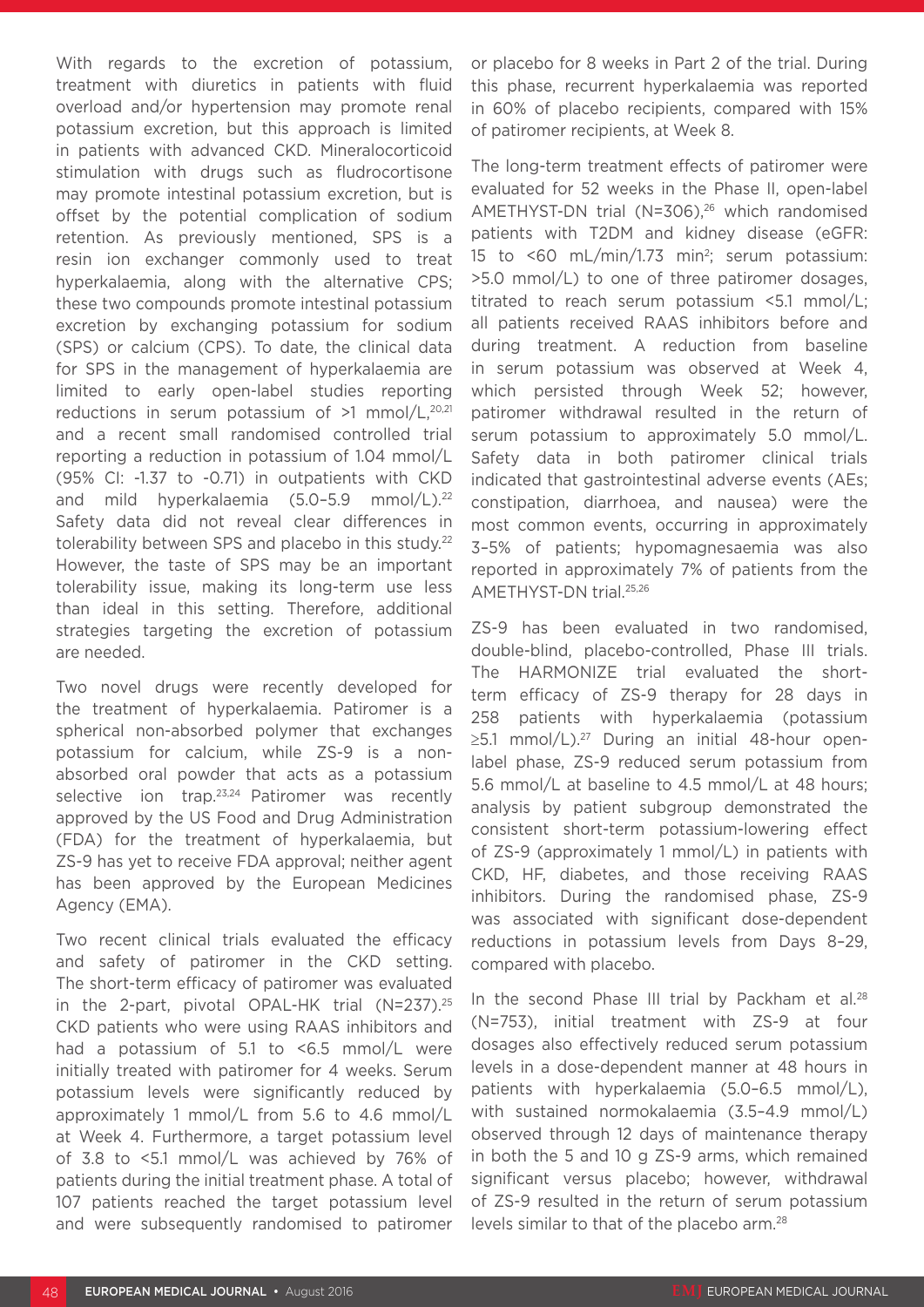Safety data from the two ZS-9 studies indicated that treatment during the short-term period was well-tolerated, with AE rates of 7.8% and 12.9% in the HARMONIZE trial<sup>27</sup> and the Packham et al.<sup>28</sup> study. The incidence of AEs increased during the maintenance phases of both studies (29.4% and 25.1%, respectively), but rates were similar to that of placebo. As with patiromer, gastrointestinal complaints (diarrhoea and constipation) were the most notable side effects in both studies; however, a high incidence of oedema was reported in the 15 g ZS-9 arm (14%) of HARMONIZE.27,28

To date, the current chronic treatment options for hyperkalaemia, particularly in the outpatient setting, are suboptimal and hyperkalaemia limits the optimal dosing of renoprotective therapy. The introduction of novel agents, such as patiromer and ZS-9, is likely to improve the management of hyperkalaemia, which may enable renoprotective therapy to be optimised in the long-term. Clinical trials of these novel compounds have established their short-term efficacy and safety, and longterm data appears to warrant further investigation. However, head-to-head studies comparing these agents with SPS are lacking, and there has been discussion on possible interactions with the uptake or bioavailability of other medications. Nevertheless, patiromer and ZS-9 represent a new and emergent therapeutic paradigm in the management of hyperkalaemia. Future research should focus on the potential clinical implications of these novel compounds when used in conjunction with RAAS inhibitors. Will management of hyperkalaemia with patiromer or ZS-9 improve the safety of RAAS inhibitors, allowing these agents

to be used at higher dosages or as combination therapy, and will this lead to improvements in clinical outcomes?

#### **Conclusions**

Hyperkalaemia is a common complication in many patient populations, including those with CVD, diabetes, and CKD. In particular, patients with renal impairment and the concomitant use of drugs that may increase serum potassium levels (i.e. RAAS inhibitors) or interfere with potassium disposal (i.e. amiloride) are associated with an increased risk of hyperkalaemia. A critical aspect to the pathophysiology of hyperkalaemia involves impaired potassium excretion, highlighting the need for agents that target this key pathway. Current treatment options for the chronic management of hyperkalaemia are suboptimal. Although dietary restriction can manage potassium intake, this may interfere with a healthy diet. Furthermore, strategies targeting potassium excretion, such as SPS, appear to be efficacious, but are poorly tolerated and thus less ideal for long-term treatment. The need for new agents to effectively treat hyperkalaemia has seen the recent development of two novel therapies, patiromer and ZS-9, which have both demonstrated acceptable short-term efficacy and safety, along with promising long-term data. Their incorporation into clinical practice will represent a new treatment paradigm in the management of hyperkalaemia, thus allowing optimal dosing of renoprotective therapy with RAAS inhibitors in patients with CKD or those at high renal risk.

#### REFERENCES

1. The Acute Infarction Ramipril Efficacy (AIRE) Study Investigators. Effect of ramipril on mortality and morbidity of survivors of acute myocardial infarction with clinical evidence of heart failure. Lancet. 1993;342(8875):821-8.

2. Hall AS et al. Follow-up study of patients randomly allocated ramipril or placebo for heart failure after acute myocardial infarction: AIRE Extension (AIREX) Study. Acute Infarction Ramipril Efficacy. Lancet. 1997;349(9064):1493-7.

3. The GISEN Group (Gruppo Italiano di Studi Epidemiologici in Nefrologia). Randomised placebo-controlled trial of effect of ramipril on decline in glomerular filtration rate and risk of

terminal renal failure in proteinuric, nondiabetic nephropathy. Lancet. 1997; 349(9069):1857-63.

4. Heart Outcomes Prevention Evaluation Study Investigators. Effects of ramipril on cardiovascular and microvascular outcomes in people with diabetes mellitus: results of the HOPE study and MICRO-HOPE substudy. Lancet. 2000; 355(9200):253-9.

5. Zannad F et al.; EMPHASIS-HF Study Group. Eplerenone in patients with systolic heart failure and mild symptoms. N Engl J Med. 2011;363(1):11-21.

6. CIBIS-II Investigators and Committees. The Cardiac Insufficiency Bisoprolol Study II (CIBIS-II): a randomised trial. Lancet. 1999;353(9146):9-13.

7. Castagno D et al. Improved survival with bisoprolol in patients with heart failure and renal impairment: an analysis of the cardiac insufficiency bisoprolol study II (CIBIS-II) trial. Eur J Heart Fail. 2010;12(6):607-16.

8. The Digitalis Investigation Group. The effect of digoxin on mortality and morbidity in patients with heart failure. N Engl J Med. 1997;336(8):525-33.

9. Michel A et al. Risk factors for hyperkalaemia in a cohort of patients with newly diagnosed heart failure: a nested case-control study in UK general practice. Eur J Heart Fail. 2015;17(2):205-13.

10. Mann JF et al. Serum potassium,